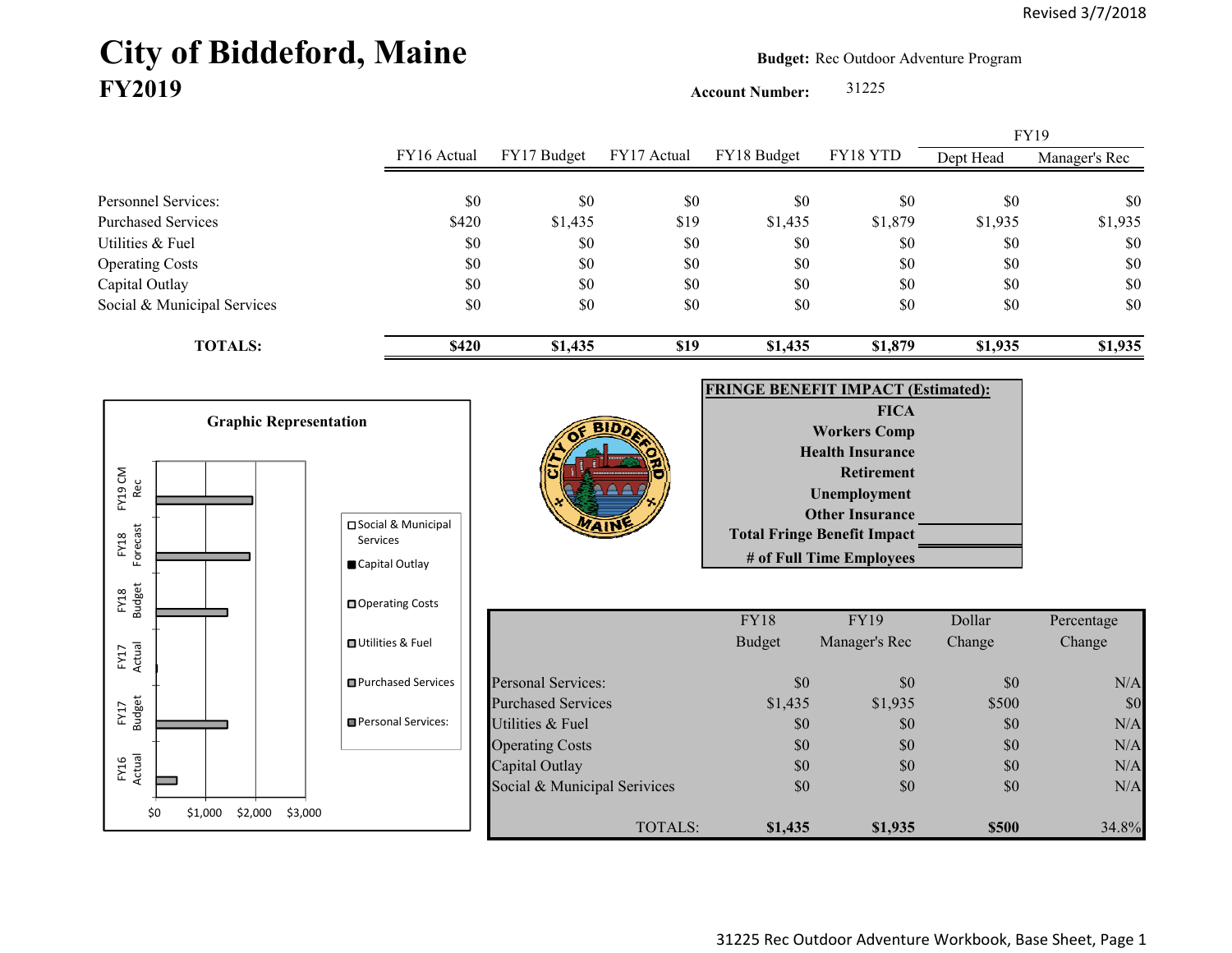## Purchased Services

| Account |                                   | FY16   | FY17    | <b>FY17</b> | <b>FY18</b> | <b>FY18</b>  | <b>FY19</b> |           |
|---------|-----------------------------------|--------|---------|-------------|-------------|--------------|-------------|-----------|
| Number  | Description                       | Actual | Budget  | Actual      | Budget      | YTD 02/28/18 | Dept Head   | Mgr's Rec |
|         | 60365 Recreation Programs Expense | \$420  | \$1,435 | \$19        | \$1,435     | \$1,879      | \$1,935     | \$1,935   |
| Totals  |                                   | \$420  | \$1,435 | \$19        | \$1,435     | \$1,879      | \$1,935     | \$1,935   |